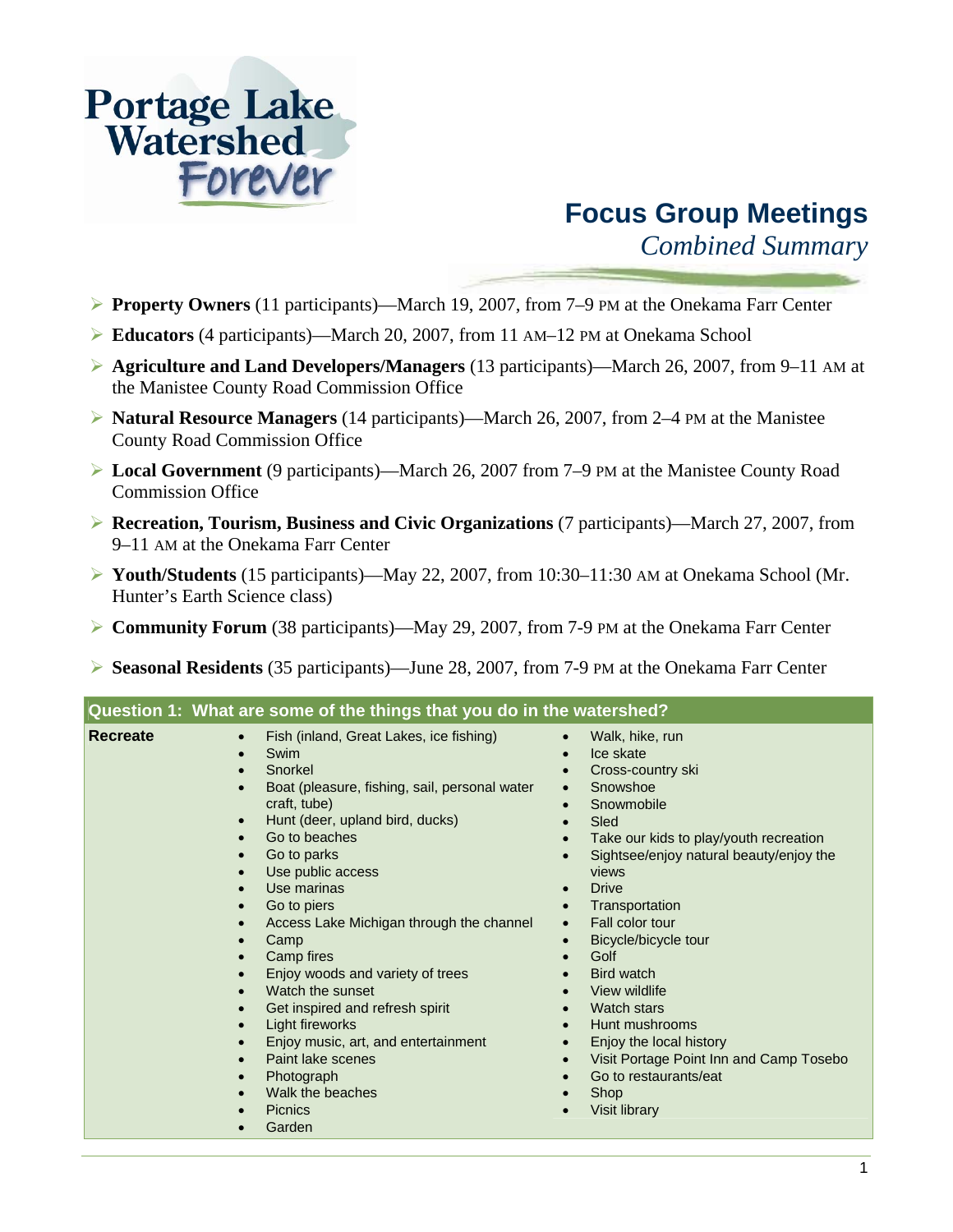| Question 1: What are some of the things that you do in the watershed? |                                                                                                                                                                                                                                                                                                                                                                                                                         |                                                                                                                                                                                                                                                                                                                                                                                                                                    |
|-----------------------------------------------------------------------|-------------------------------------------------------------------------------------------------------------------------------------------------------------------------------------------------------------------------------------------------------------------------------------------------------------------------------------------------------------------------------------------------------------------------|------------------------------------------------------------------------------------------------------------------------------------------------------------------------------------------------------------------------------------------------------------------------------------------------------------------------------------------------------------------------------------------------------------------------------------|
| Live and Work                                                         | Live/have our homes<br>Return year after year<br>٠<br>Raise families<br>٠<br>Send our kids to school/go to school<br>Work/make a living<br>Volunteer<br>Run businesses<br>$\bullet$<br>Agriculture/farm<br>Organic farming<br>Fruit farm/orchards<br>$\bullet$<br>Eat/pick local produce and fruit<br>Raise livestock<br>$\bullet$<br>Shop (hardware, necessities)<br>Drink water (wells, artesian wells)<br>Irrigation | Excavate<br>$\bullet$<br>Promote tourism<br>Alter the land<br>Sell/develop real estate<br>Store fuel and other chemicals<br>Apply fertilizer, pesticides, and other<br>chemicals<br>Drill for oil and gas<br>$\bullet$<br>Brine injection<br>Dispose of waste and/or sewage (septic<br>systems)<br>Pick up garbage<br>$\bullet$<br>Heat and cool houses/buildings<br>Appreciate clean air<br>Enjoy small, safe, friendly community |
| Educate,<br>Manage, and<br><b>Protect</b>                             | Build and maintain roads and related<br>$\bullet$<br>structures<br>Pave, salt, and brine roads<br>$\bullet$<br>Manage timber<br>Stock fish<br>$\bullet$<br>Educate the community<br>Use wetlands to clean water                                                                                                                                                                                                         | Protect water quality<br>Teach/use as an outdoor classroom<br>(Salmon in the Classroom, water quality<br>monitoring, service learning, school forests)<br>Monitor water quality<br>Pass regulations/zoning/ordinances                                                                                                                                                                                                              |

| Question 2: What do you consider to be some of the biggest problems facing the Portage Lake |
|---------------------------------------------------------------------------------------------|
| <b>Watershed right now?</b>                                                                 |

| Information,<br><b>Education, and</b><br><b>Outreach</b>                  | Lack of complete/accurate/up-to-date<br>$\bullet$<br>information or water quality monitoring<br>data<br>Lack of education/awareness/<br>$\bullet$<br>understanding of how actions impact<br>water quality<br>Feeling "out of the loop" when not living in<br>$\bullet$<br>the area                                                                                                                                                                                                                                                         | Lack of control because can't vote<br>$\bullet$<br>(seasonal residents)<br>Communication challenges between<br>$\bullet$<br>seasonal residents and community<br>Lack of a single source of factual<br>$\bullet$<br>information<br>Resistance to change and new ideas<br>$\bullet$<br>Apathy<br>$\bullet$<br>Reaching/educating seasonal residents<br>$\bullet$<br>and tourists                                                                                                                                                                 |
|---------------------------------------------------------------------------|--------------------------------------------------------------------------------------------------------------------------------------------------------------------------------------------------------------------------------------------------------------------------------------------------------------------------------------------------------------------------------------------------------------------------------------------------------------------------------------------------------------------------------------------|------------------------------------------------------------------------------------------------------------------------------------------------------------------------------------------------------------------------------------------------------------------------------------------------------------------------------------------------------------------------------------------------------------------------------------------------------------------------------------------------------------------------------------------------|
| <b>Quality of Life</b>                                                    | Unmanaged/mismanaged public access<br>$\bullet$<br>to Portage Lake<br>Channel filling in/no dredging<br>$\bullet$<br>Not enough/adequate public access and<br>$\bullet$<br>parking for boaters and other users<br>Lack of family-oriented facilities and<br>$\bullet$<br>access<br>Lack of current job opportunities and<br>$\bullet$<br>future opportunities for youth<br>Lack of support for economic<br>$\bullet$<br>development in the watershed<br>Lack of local capacity and resources to<br>$\bullet$<br>manage land use challenges | Rising taxes make it difficult for average<br>$\bullet$<br>income people to live here<br>Lack of affordability and economic<br>$\bullet$<br>opportunity<br>Lack of population diversity<br>$\bullet$<br>Lack of resources and money<br>$\bullet$<br>Population changing to retirees and fewer<br>٠<br>young families (school enrollment<br>declining)<br>Unknown future of school<br>$\bullet$<br>Road conditions/past repairs<br>$\bullet$<br>Overuse by boaters<br>$\bullet$<br>Lack of community drug store/gathering<br>$\bullet$<br>place |
| <b>Health of Fishery and</b><br><b>Other Aquatic Life</b><br>and Wildlife | Changes in fish population and increased<br>$\bullet$<br>weeds<br>Invasive and exotic species (plants and<br>$\bullet$<br>animals-zebra mussels, weeds,<br>cormorants, swans, impact on food web)<br>Boat/ship waste                                                                                                                                                                                                                                                                                                                       | Development too close to the lake/fragile<br>$\bullet$<br>environments<br>Shoreline development<br>$\bullet$<br>Increasing development and pressure to<br>$\bullet$<br>block views and access<br>Increased population/growth rate<br>$\bullet$                                                                                                                                                                                                                                                                                                 |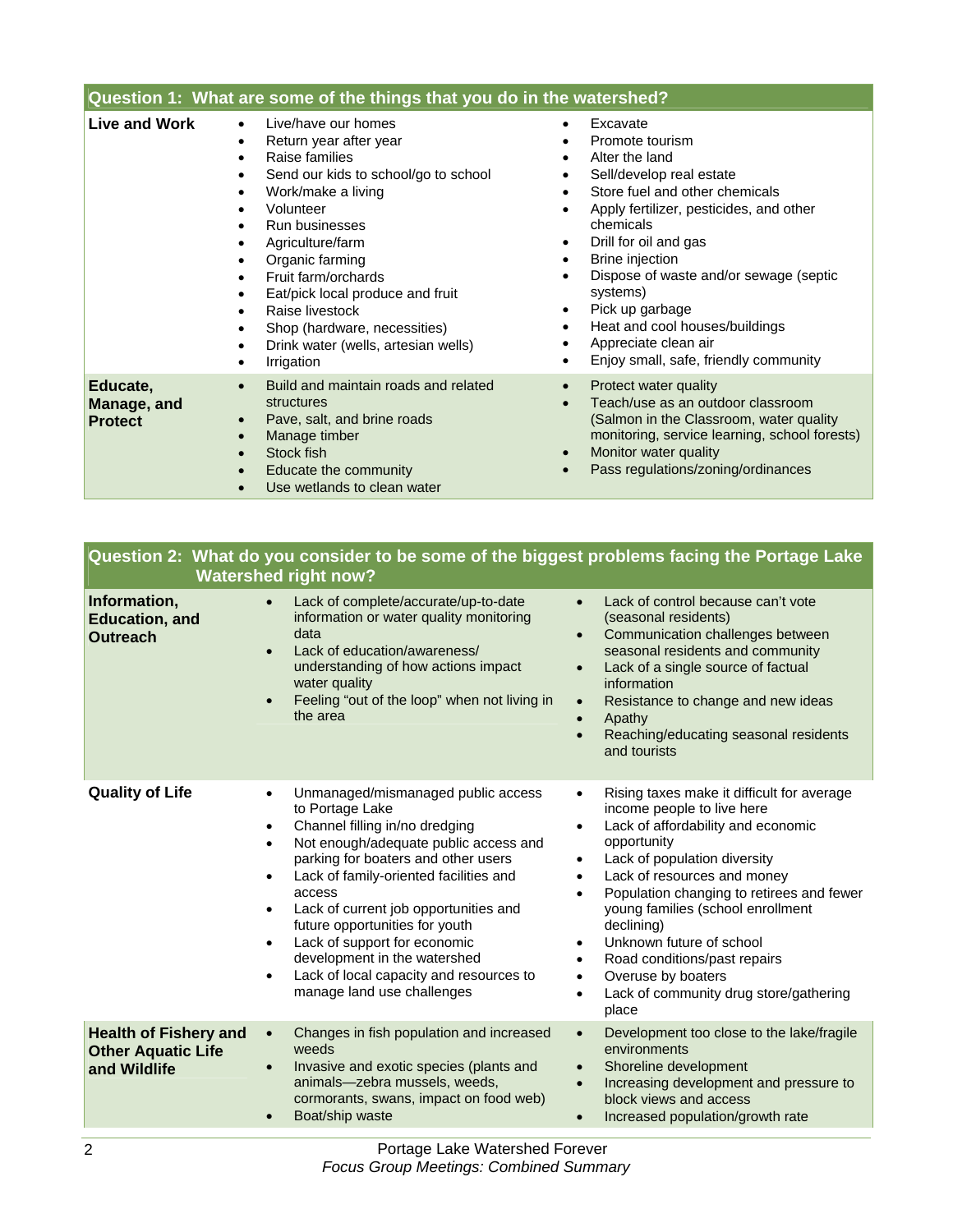| Question 2: What do you consider to be some of the biggest problems facing the Portage Lake<br><b>Watershed right now?</b> |                                                                                                                                                                                                                                                                                                                                                                                                                                                                                                                                                                                                                                                                                                                                                                                                                                                                                                                                                                                                                                                                                                                                                                                                                                                                                                                                                                                                                                                                                                                                                                                                                           |  |
|----------------------------------------------------------------------------------------------------------------------------|---------------------------------------------------------------------------------------------------------------------------------------------------------------------------------------------------------------------------------------------------------------------------------------------------------------------------------------------------------------------------------------------------------------------------------------------------------------------------------------------------------------------------------------------------------------------------------------------------------------------------------------------------------------------------------------------------------------------------------------------------------------------------------------------------------------------------------------------------------------------------------------------------------------------------------------------------------------------------------------------------------------------------------------------------------------------------------------------------------------------------------------------------------------------------------------------------------------------------------------------------------------------------------------------------------------------------------------------------------------------------------------------------------------------------------------------------------------------------------------------------------------------------------------------------------------------------------------------------------------------------|--|
|                                                                                                                            | Increased runoff due to new<br>Not enough/changes in fish stocking<br>$\bullet$<br>developments/subdivisions<br>Not enough/no long-term plan for water<br>$\bullet$<br>quality monitoring<br>Increased storm water runoff/storm sewer<br>$\bullet$<br>overflow<br>Fish disease<br>$\bullet$<br>Loss of trees due to<br>Fertilizers and chemicals from lawns,<br>$\bullet$<br>development/management<br>agriculture, and golf courses<br>Road and stream bank erosion<br>Nutrient loading (specifically<br>$\bullet$<br>$\bullet$<br>phosphorus)/speeding up the natural<br>Erosion in general<br>$\bullet$<br>aging process<br>Loss of public lands<br>$\bullet$<br>Leaf burning<br>Inability of aquifers to filter water as fast<br>$\bullet$<br>$\bullet$<br>Atmospheric deposition of chemicals<br>as it is being contaminated<br>$\bullet$<br>Uncapped/abandoned wells<br>Unmanaged tourism/use<br>$\bullet$<br>$\bullet$<br>Mud in well water due to gas/oil drilling<br>Potential for water withdrawal<br>$\bullet$<br>Chemicals entering aquifers<br>Low lake water level<br>$\bullet$<br>$\bullet$<br>Road salt<br>Overuse by anglers<br>$\bullet$<br>Fertilizers and chemicals from lawns,<br>Lack of management of hydrology<br>$\bullet$<br>$\bullet$<br>agriculture, and golf courses<br>Lack of stewardship (boaters, anglers,<br>$\bullet$<br>Slant drilling under Portage Lake<br>residents)<br>$\bullet$<br>Loss of/filling/building on wetlands<br>Old trash in gulleys (cars, appliances, fuel<br>$\bullet$<br>tanks)<br>Lack of a public water supply<br>$\bullet$<br>system/numerous individual wells |  |
| <b>Body-Contact</b><br><b>Recreation</b>                                                                                   | Improperly functioning/maintained septic<br>Nutrient loading (specifically<br>$\bullet$<br>$\bullet$<br>systems<br>phosphorus)/speeding up the natural<br>aging process<br>Lack of sewer system around the lake<br>$\bullet$<br>Unmanaged tourism/use<br>Dog and other animal waste entering<br>$\bullet$<br>$\bullet$<br>water/on beaches<br>Garbage on beaches<br>$\bullet$<br>Blight/garbage<br>Presence of E. coli<br>$\bullet$<br>$\bullet$<br>Fertilizers and chemicals from lawns,<br>Lack of stewardship (boaters, anglers,<br>$\bullet$<br>$\bullet$<br>agriculture, and golf courses<br>residents)<br>Increased weeds<br>$\bullet$                                                                                                                                                                                                                                                                                                                                                                                                                                                                                                                                                                                                                                                                                                                                                                                                                                                                                                                                                                              |  |
| <b>Regulation and</b><br><b>Enforcement</b>                                                                                | Lack of unity among property owners on goals<br>$\bullet$<br>Lack of communication among various local government agencies<br>$\bullet$<br>Differences in views between seasonal and permanent residents<br>$\bullet$<br>Inconsistent application/enforcement of various government regulations<br>$\bullet$<br>Confusing/multiple/complex government regulations and multiple jurisdictions<br>Lack of enforcement resources/police                                                                                                                                                                                                                                                                                                                                                                                                                                                                                                                                                                                                                                                                                                                                                                                                                                                                                                                                                                                                                                                                                                                                                                                      |  |

| Question 3: What are some possible solutions to these problems? |                                                                                                                                                                                                                                                                                                                                                                                                                                                                                                                                                                                                                                                                                                            |                                                                                                                                                                                                                                                                                                                                                                                                                                                                                                                                                                                                                                                        |  |
|-----------------------------------------------------------------|------------------------------------------------------------------------------------------------------------------------------------------------------------------------------------------------------------------------------------------------------------------------------------------------------------------------------------------------------------------------------------------------------------------------------------------------------------------------------------------------------------------------------------------------------------------------------------------------------------------------------------------------------------------------------------------------------------|--------------------------------------------------------------------------------------------------------------------------------------------------------------------------------------------------------------------------------------------------------------------------------------------------------------------------------------------------------------------------------------------------------------------------------------------------------------------------------------------------------------------------------------------------------------------------------------------------------------------------------------------------------|--|
| Information,<br><b>Education, and</b><br><b>Outreach</b>        | Identify facts<br>$\bullet$<br>Develop fact-based solutions<br>$\bullet$<br>Provide accurate data/information<br>$\bullet$<br>Additional/continued air and water quality<br>$\bullet$<br>monitoring<br>Gather additional information/data about<br>$\bullet$<br>watershed concerns<br>Provide a central source for current,<br>$\bullet$<br>factual information sharing<br>Develop a comprehensive website<br>$\bullet$<br>including maps and information about the<br>health of the watershed<br>Increase community outreach and<br>$\bullet$<br>education<br>Leverage existing<br>$\bullet$<br>communication/education/outreach<br>opportunities<br>Educate visitors and seasonal residents<br>$\bullet$ | Education about exotic and invasive<br>species and how they can be managed<br>Distribute information from MSU<br><b>Extension and Manistee Conservation</b><br><b>District</b><br>Increase communication and collaboration<br>among stakeholders<br>Establish an environmental ombudsman<br>Achieve attitude and behavioral change<br>Messaging/branding of value of watershed<br>Positive social pressure to be a good<br>watershed steward<br>Submit article to the Michigan Township<br><b>Association Newsletter</b><br>Increase boater/other user education and<br>stewardship<br>Increased community engagement and<br>volunteering in watershed |  |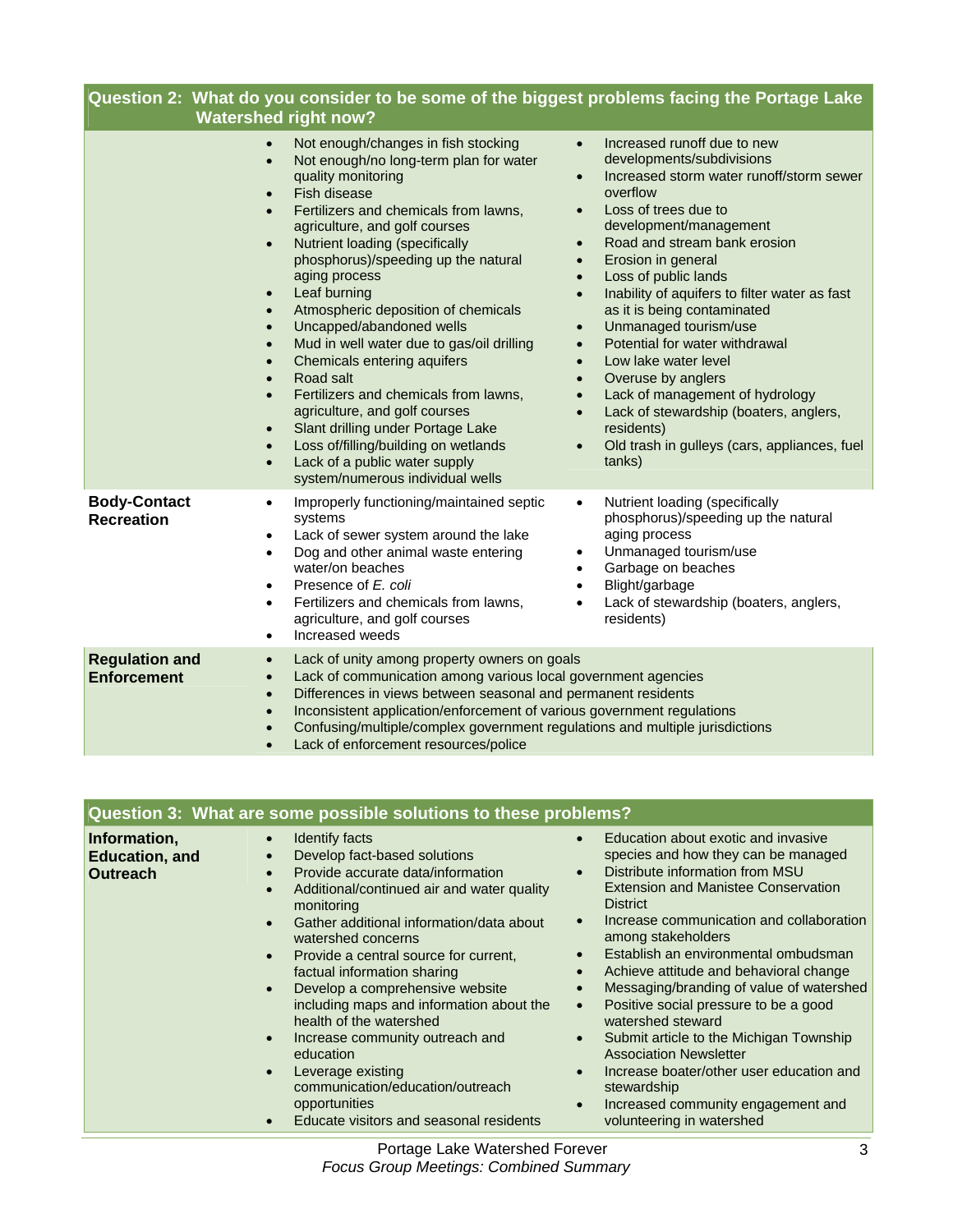|                                                                           | Question 3: What are some possible solutions to these problems?                                                                                                                                                                                                                                                                                                                                                                                                                                                                                                                                                                                                                                                                                                                                                                                                                                                                                                                                                                                                    |                                                                                                                                                                                                                                                                                                                                                                                                                                                                                                                                                                                                                                                                                                                                                                                                                                                                                                                                                                                        |
|---------------------------------------------------------------------------|--------------------------------------------------------------------------------------------------------------------------------------------------------------------------------------------------------------------------------------------------------------------------------------------------------------------------------------------------------------------------------------------------------------------------------------------------------------------------------------------------------------------------------------------------------------------------------------------------------------------------------------------------------------------------------------------------------------------------------------------------------------------------------------------------------------------------------------------------------------------------------------------------------------------------------------------------------------------------------------------------------------------------------------------------------------------|----------------------------------------------------------------------------------------------------------------------------------------------------------------------------------------------------------------------------------------------------------------------------------------------------------------------------------------------------------------------------------------------------------------------------------------------------------------------------------------------------------------------------------------------------------------------------------------------------------------------------------------------------------------------------------------------------------------------------------------------------------------------------------------------------------------------------------------------------------------------------------------------------------------------------------------------------------------------------------------|
|                                                                           | Educate public/watershed<br>$\bullet$<br>users/landowners/tourists about<br>watershed problems and what they can do<br>to help<br>Explore expanding mailing of "Grapevine"<br>$\bullet$<br>Promote relationships of various<br>$\bullet$<br>watersheds (subwatersheds, Lake<br>Michigan, Great Lakes Basin)                                                                                                                                                                                                                                                                                                                                                                                                                                                                                                                                                                                                                                                                                                                                                        | Education about impacts of septic<br>systems and fertilizer practices<br>Study current status of and options for<br>$\bullet$<br>sewage treatment (pros, cons, cost)<br>Enclose educational information in tax<br>$\bullet$<br>bills<br>Build community capacity through periodic<br>$\bullet$<br>meetings related to related to watershed<br>plan                                                                                                                                                                                                                                                                                                                                                                                                                                                                                                                                                                                                                                     |
| <b>Quality of Life</b>                                                    | Money/resources<br>$\bullet$<br>Money to support local government<br>$\bullet$<br>capacities<br>Securing grants and donations to address<br>$\bullet$<br>problems<br>Resources to support local government<br>$\bullet$<br>regulations<br>Leverage school resources/increased<br>$\bullet$<br>engagement of youth<br>Integrate water into all aspects of school<br>$\bullet$<br>curriculum<br>Develop a paid/intern program and/or<br>$\bullet$<br>after-school for students<br>Promote/increase awareness of local<br>$\bullet$<br>amenities                                                                                                                                                                                                                                                                                                                                                                                                                                                                                                                      | Community organizing, leadership<br>development, facilitation<br>Vibrant economy with jobs to support<br>young families<br>More jobs<br>٠<br>Economic development planning<br>٠<br>Affordable housing<br>Increased family-friendly<br>$\bullet$<br>vacations/visits/recreational opportunities<br>Continue to dredge the channel to allow<br>$\bullet$<br>access to and from Lake Michigan<br>Endowment funds<br>Development of a strategy for access<br>Promote Monday night music programs<br>Offer boat and bike rentals                                                                                                                                                                                                                                                                                                                                                                                                                                                            |
| <b>Health of Fishery and</b><br><b>Other Aquatic Life</b><br>and Wildlife | Increased participation in hazardous<br>$\bullet$<br>waste disposal days<br>Environment-friendly alternatives to road<br>$\bullet$<br>salt (beet juice) and brine (soy)<br>Lake-friendly fertilizer/phosphorus-free<br>$\bullet$<br>fertilizer<br>Get soil tested to determine fertilizer<br>$\bullet$<br>needs<br>Land protection/assist those interested in<br>$\bullet$<br>learning more about their options<br>Protection of public lands and strategy for<br>$\bullet$<br>land protection<br>Development of a strategy for public lands<br>$\bullet$<br>Identify and adopt best practices for land<br>use and watershed stewardship<br>Protect feeder creeks and groundwater<br>Restoration of critical lake habitat<br>$\bullet$<br>Maintain buffer strips along lake and<br>$\bullet$<br>streams<br>Protect biodiversity of plant and animal life<br>$\bullet$<br>Continue/increase fish stocking<br>Get rid of swans<br>Develop long-term water quality<br>$\bullet$<br>monitoring strategy and increase<br>involvement of Onekama School and<br>residents | Adopt forest management practices<br>Reduction of agricultural runoff through<br>$\bullet$<br>education and voluntary action<br>More storm water retention ponds<br>Management of exotic and invasive<br>species<br>Clean Marina Program<br>Public water supply<br>Predictive modeling (to determine impacts<br>$\bullet$<br>of land use on water quality)<br>Inventory uncapped wells<br>$\bullet$<br>Explore costs/benefits of alternative<br>$\bullet$<br>energy sources<br>Pave eroding roads<br>Develop practical solutions<br>Management for the "total health" of the<br>watershed and everything in it<br>Increase/continue use of local resources<br>(MSU Extension, Conservation District,<br>Groundwater Stewardship program, Little<br>River Band, etc.)<br>Promote low impact activities like<br>$\bullet$<br>canoeing, kayaking and sailing<br>Clean streets and storm drains in Village<br>Develop a plan to control oil and gas<br>drilling and to cap abandoned wells |
| <b>Body-Contact</b><br><b>Recreation</b>                                  | Identify inadequate septic systems<br>$\bullet$<br>Septic system ordinance<br>Options for sewage treatment needs<br>Clustered septic systems<br>$\bullet$<br>Extend the sewer system around the lake<br>$\bullet$<br>Mandated hook-up to sewer<br>$\bullet$<br>Expand trash options (days and locations)<br>Expand/advertise recycling options<br>Offer yard waste drop off and use for                                                                                                                                                                                                                                                                                                                                                                                                                                                                                                                                                                                                                                                                            | Get soil tested to determine fertilizer<br>needs<br>Reduction of agricultural runoff through<br>education and voluntary action<br>Fix/upgrade storm sewers to help with<br>٠<br>overflow<br>More storm water retention ponds<br>$\bullet$<br>Increased beach maintenance/cleanup<br>Management of exotic and invasive<br>٠                                                                                                                                                                                                                                                                                                                                                                                                                                                                                                                                                                                                                                                             |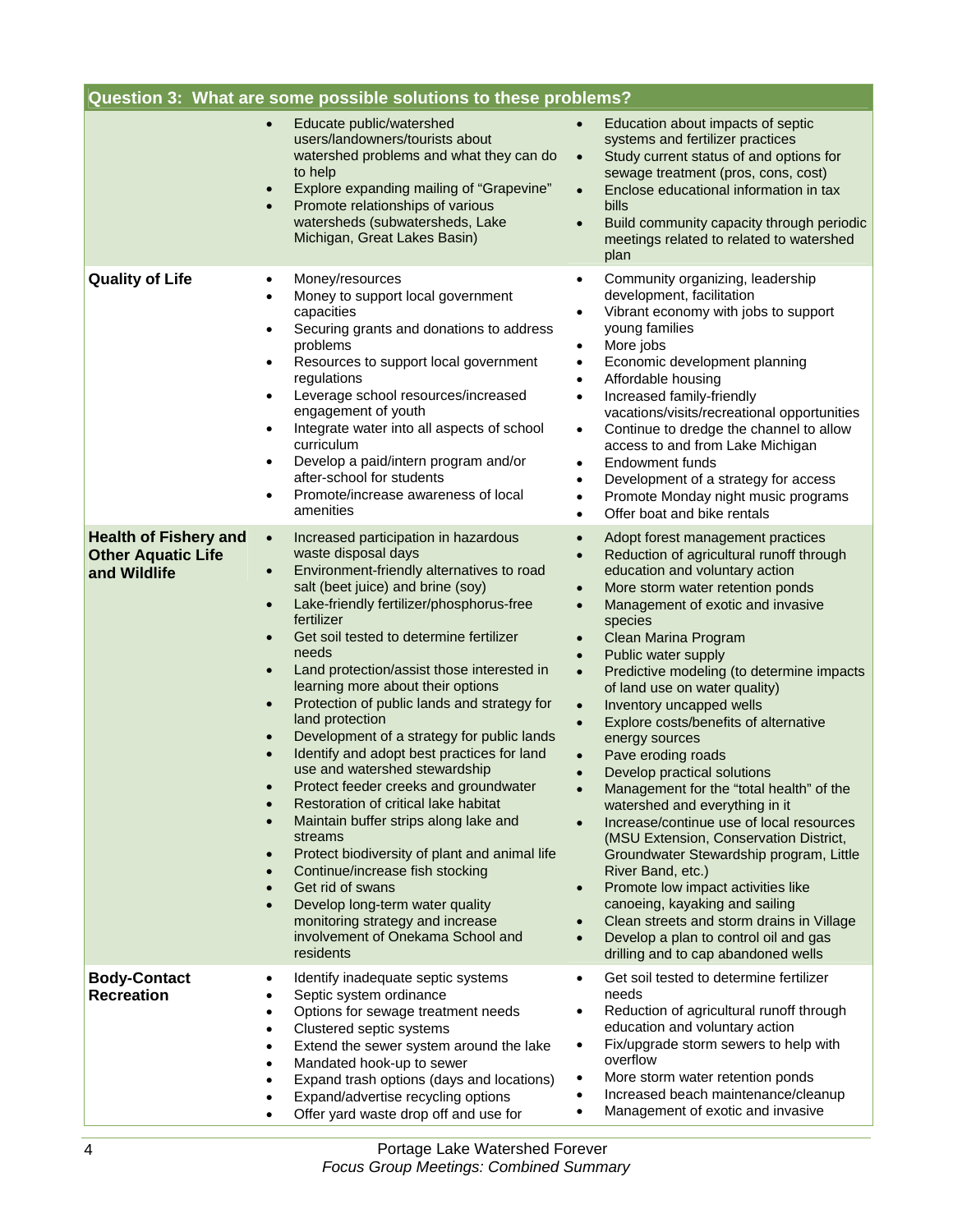| Question 3: What are some possible solutions to these problems? |                                                                                                                                                                                                                                                                                                                                                                                                                                                                                                                                                     |                                                                                                                                                                                                                                                                                                                                                                                                                |
|-----------------------------------------------------------------|-----------------------------------------------------------------------------------------------------------------------------------------------------------------------------------------------------------------------------------------------------------------------------------------------------------------------------------------------------------------------------------------------------------------------------------------------------------------------------------------------------------------------------------------------------|----------------------------------------------------------------------------------------------------------------------------------------------------------------------------------------------------------------------------------------------------------------------------------------------------------------------------------------------------------------------------------------------------------------|
|                                                                 | compost<br>Lake-friendly fertilizer/phosphorus-free<br>$\bullet$<br>fertilizer                                                                                                                                                                                                                                                                                                                                                                                                                                                                      | species<br>Clean Marina Program<br>Identify and adopt best practices for land<br>use and watershed stewardship                                                                                                                                                                                                                                                                                                 |
| <b>Regulation and</b><br><b>Enforcement</b>                     | Land use planning/planned growth<br>(cluster developments)<br>Attend citizen planner/land use education<br>$\bullet$<br>training<br>Update/develop township master plans<br>$\bullet$<br>Develop effective/focused regulations<br>Planned developments to maintain trees<br>$\bullet$<br>Develop unifying, responsive plans<br>$\bullet$<br>among various units of local government<br>Convene local units of government to<br>$\bullet$<br>discuss unifying goals<br><b>Continue County Summits</b><br>Community consensus on goals and<br>actions | Regulation<br>Zoning<br>Ordinances<br>Enforcement of regulation, zoning,<br>ordinances<br>Increased awareness of governmental<br>$\bullet$<br>regulations, zoning, ordinances Additional,<br>sensible zoning<br>Use of the political process/legislation<br>$\bullet$<br>(local, state, federal)<br><b>Political pressure</b><br>Support local, state, and federal<br>legislation that will help the watershed |

### **Question 4: Have you ever had a conflict with other people who use the watershed differently than you do?**

- Personal watercrafts/other water users
- Boats and personal watercrafts/swimmers
- Sewer/septic systems (costs, concerns about population increase)
- Clear cutting/preserving trees
- Snowmobilers/other watershed users
- Private property rights/government regulation
- Seasonal residents/permanent residents
- Population growth and increased use/water quality
- Growth/no growth
- Development that would block views of lake/preservation of views
- Development and impact on trout streams
- Outdoor wood stoves/air quality
- Car races cause noise pollution
- Road ends that are public access sites
- Public access adjacent to private property (trespassing)
- Bicyclists and drivers (no bike lanes)
- Conflicts between governmental agency regulations and watershed maintenance (i.e., MDEQ critical dune designation and beach and public access maintenance)
- Fishermen/other recreational users
- Over fertilization of property
- Projects that remain unfinished
- Commercial/private interests
- Public parking on private property
- Kids jumping off channel wall (drugs, drinking, no security or life jackets)
- Lack of angler stewardship (overharvest, keeping undersized fish, disposing of undersized or undesired fish
- Boaters and no wake zones (in channel too)
- Native American fishing rights
- Wind energy/blocking views
- Portage Point Inn/permanent residents
- Oil/gas drilling/impacts on well water quality
- Agricultural practices (fertilizer, pesticide application) that don't promote sustainable agriculture
- Road maintenance/road users
- Pro- and anti-development
- Land developer/community relationship
- Competing land use interests
- Enforcement issues/lack of enforcement resources
- Development/subdivision covenants
- Wetland fill/preservation of wetlands
- Complex/multi-layers of government and regulations
- Regulatory conflicts and inconsistencies
- Misguided regulation
- Perception/fact
- Dog waste and beach users
- Wounded water fowl
- Duck season is disruptive (sound, safety)
- Hunting season/difficult to walk and feel safe
- Large power boats/quiet time
- 4<sup>th</sup> of July activities start sooner and last longer

#### **Question 5: Are there certain cultural, historic, or environmental sites or resources that you think should be protected?**

- Little Eden well
- ALL Parks
- **Library**
- Camps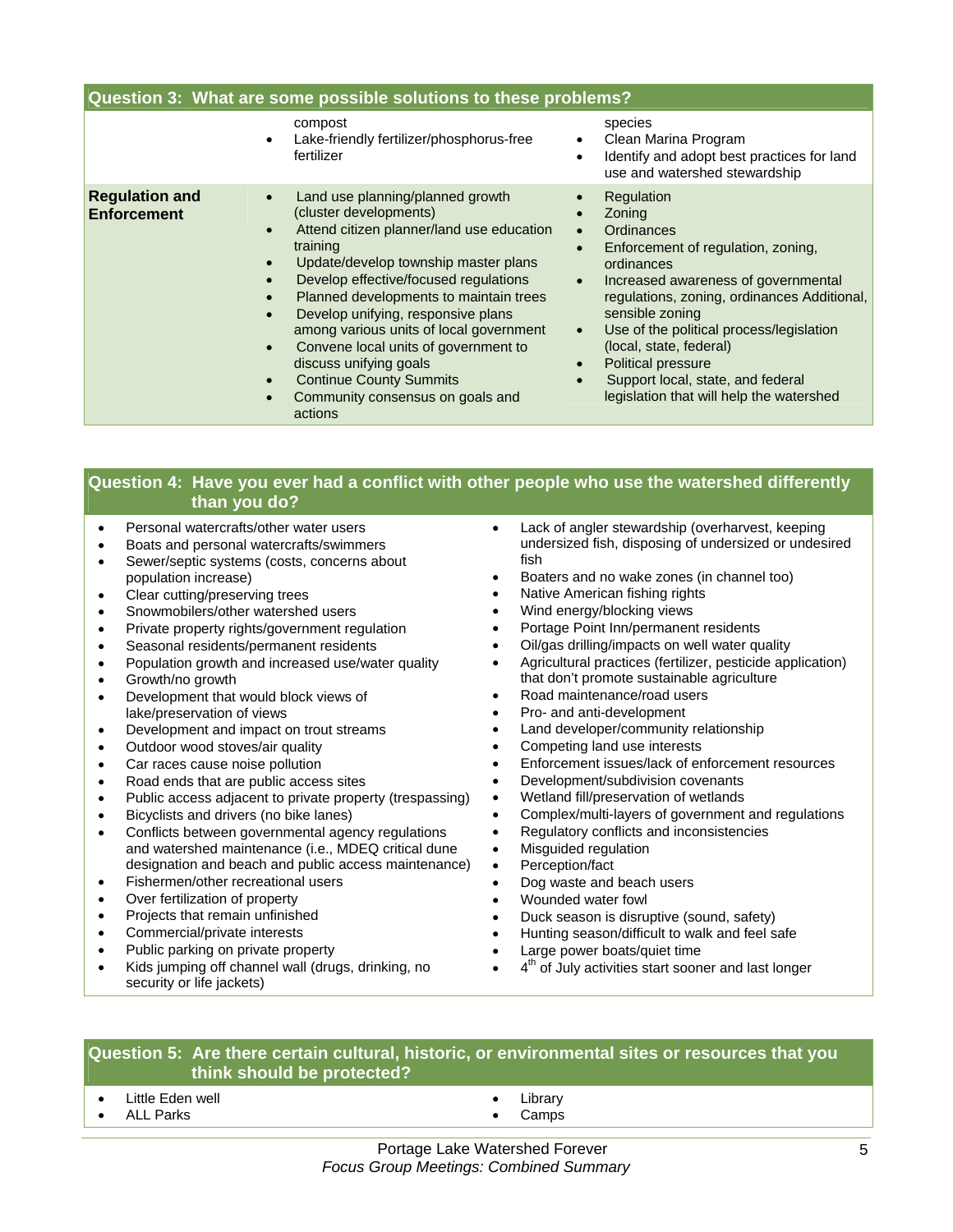- Glen Park
- North Point Park
- Gazebo at Portage Point Beach
- All parks
- Trails
- All public access/boat launches
- Conservancy-owned land and access
- Beaches
- Access through channel to and from Lake Michigan
- Sailing and races
- Charter boat industry
- Views of the lake
- Aesthetic quality of watershed
- Open space
- Green space
- Trees
- Farming/agriculture
- Orchards
- Centennial farms
- All registered historical sites (5)
- Historic homes
- Historical artifacts
- Tribal resources
- Portage Point Inn
- **School**
- Timberline around watershed
- Keep the remaining sand roads as sand (rural character)
- County fair grounds
- Economy/economic base
- Tourism
- Commercial development/property
- **Dunes**
- **Wetlands**
- **Marshes**
- **Groundwater**
- **Springs**
- Artesian wells
- Feeder creeks and streams
- **Fishery**
- Fish stocking
- Wildlife
- Fish and wildlife for consumption
- Lake water quality
- Air quality
- Health of everything in the watershed (natural resources, people, economy, etc.)
- Current or similar population densities
- Arts and culture
- Morals and values of community members
- Private property owners willing to provide access to lake
- Rights of all people in the watershed
- Knowledge of historic and ancient shorelines of Portage Lake and Lake Michigan
- Walk-in health clinic

#### **Question 6: How do you get most of your information about the Portage Lake Watershed?**

- Newsletters
- *Grapevine*—Portage Point Summer Resort Corporation newsletter
- Portage Lake Association newsletters and website
- Internet
- Environmental Protection Agency (EPA) website
- Michigan Department of Natural Resources (MDNR)
- Michigan Department of Environmental Quality (MDEQ)
- MSU Extension
- NOAA
- Little River Band of Ottawa Indians
- USDA
- Michigan Land Use Institute
- Grand Traverse Regional Land Conservancy
- Mike Acton
- Word of mouth
- Portage Lake Garden Club
- Homeowner/subdivision meetings
- Past Studies of Portage Lake and watershed
- Onekama School's water quality monitoring reports
- Teachers and students at Onekama Schools
- Local government meetings and minutes
- Township offices
- Manistee County offices
- Community/public meetings
- Onekama Township Planning Commission and Master Plan
- Rumor
- Innuendo
- Manistee Conservation District
- Health Department
- Tosebo News Chain
- People who use the watershed
- *Manistee News Advocate*
- Bulletin boards
- Community websites
- **Library**
- **Realtors**

*Other ideas for how to get information to the public?* 

- Include in tax bill
- Could adopt *Grapevine* newsletter to entire community
- Mailings/newsletters/web sites of various lake associations and community organizations
- Brochures
- Contact with property owners
- Contact with other townships
- -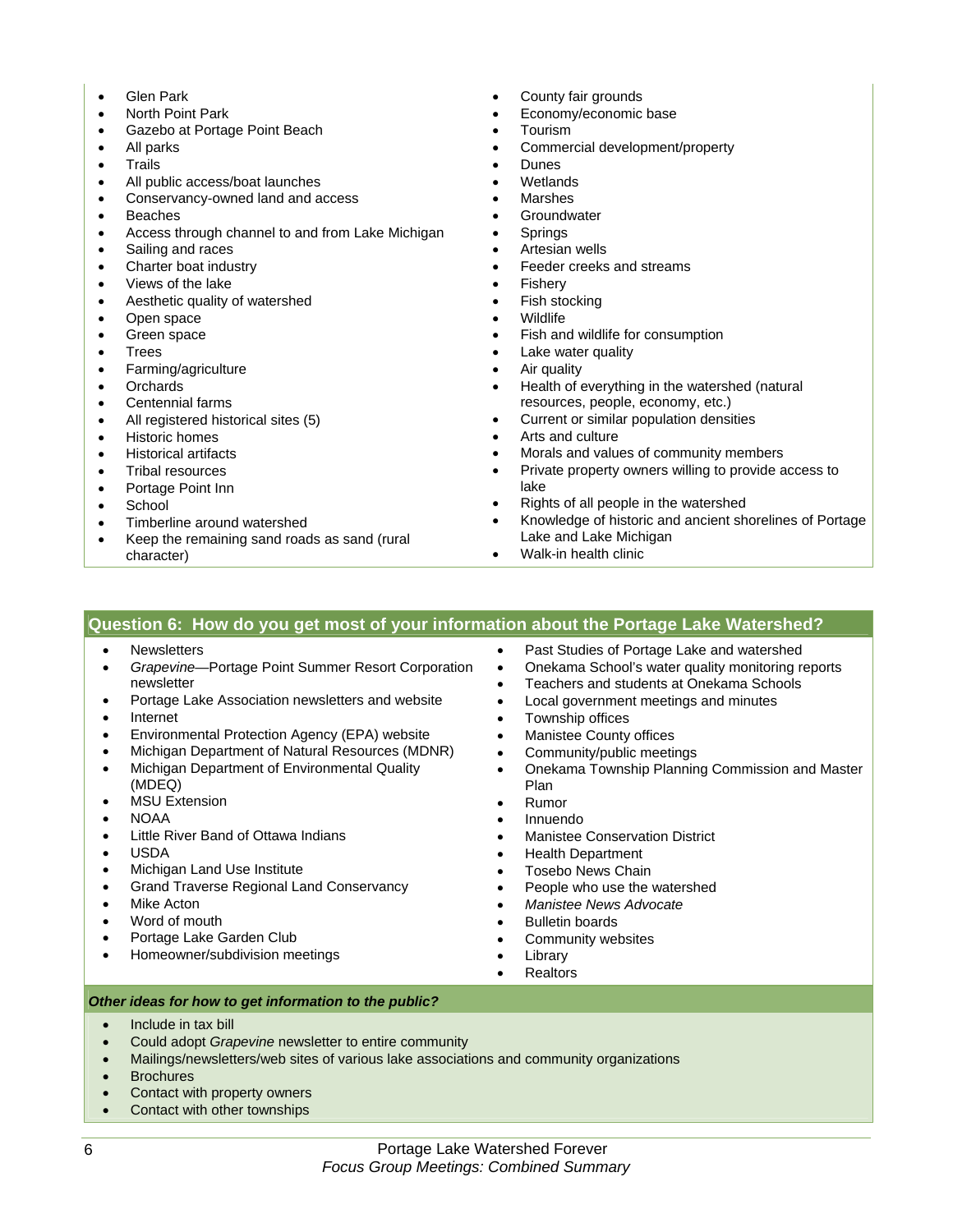- Local media (newspaper, radio, public access channel)
- Websites
- Thematic signage when entering Portage Lake Watershed
- Post in the community
- **Extend cable internet**

#### **Question 7: Are there certain sources of information you consider more trustworthy than others?**

- All are trusted but there is no central source for factbased information
- US Army Corps of Engineers
- Mike Acton
- MDNR
- MDEQ
- Manistee Conservation District
- Colleges/Universities
- Fisheries researchers
- Health department
- Avid fishermen
- Past studies
- Data collected by the school and students
- *Grapevine* newsletter
- **MSU Extension**

#### **Question 8: Imagine the Portage Lake Watershed 50 years from now (2057)—what do you want it to look like?**

- Not a lot different/a lot like it does right now/similar landscape
- Not overpopulated or overdeveloped
- Fewer weeds
- Same or higher water levels
- Improved property values
- Protected parks
- Enhanced/more parks and public access
- Access to and from Lake Michigan via the channel
- Better than now
- Big yachts on Portage Lake
- Enhanced streetscapes
- Vistas/views of lake as drive/walk around
- Views of the lake and landscape
- No condos blocking views of lake
- More condos
- More and safe trails (bike, walking, hiking)
- Still see trees
- More paved roads and less dirt and erosion
- Better zoning
- Village has progressed with planning
- Lake still takes on the colors of the sky
- Abundant wildlife
- Economic opportunities—place for future generations to live and work
- Proper/sufficient infrastructure
- Proper plans in place
- Planned growth and development resulting in green space and views of the lake
- Open space
- Forests/woods
- Protected and wisely planned community
- All watershed interests are engaged and benefit
- Progress
- Unity/stakeholders focus on common good of lake
- Well paying jobs
- More enticing employment for young people
- Central sewer system
- Land preservation and plans
- Thriving fishery
- Continued fish stocking
- Lack of exotic and invasive species
- More and diverse jobs
- Viable, year-round businesses
- **Entrepreneurs**
- Support for businesses that fit watershed goals
- Good neighbors
- Lake is aging at a natural pace
- Sustained public access
- Habitat that supports fish and wildlife
- Universal access boardwalk
- Universal access for all types of activities
- Clean, fresh drinking water
- Abundant water
- Strict, enforced zoning ordinances
- **Enforcement**
- High water quality
- Healthy, outstanding schools with water curriculum/first-class school
- Natural setting
- Protected fragile environments
- Quality and safe swimming
- Sustainable community
- Families/multi-generations
- Activities for multi-generations
- Healthy, vibrant tourism economy
- Thriving business community
- Vibrant cultural focus
- Bible camps
- Attractive lighthouse at mouth of channel
- Farms and agriculture remain
- More entertainment for youth
- No litter or waste
- No blight